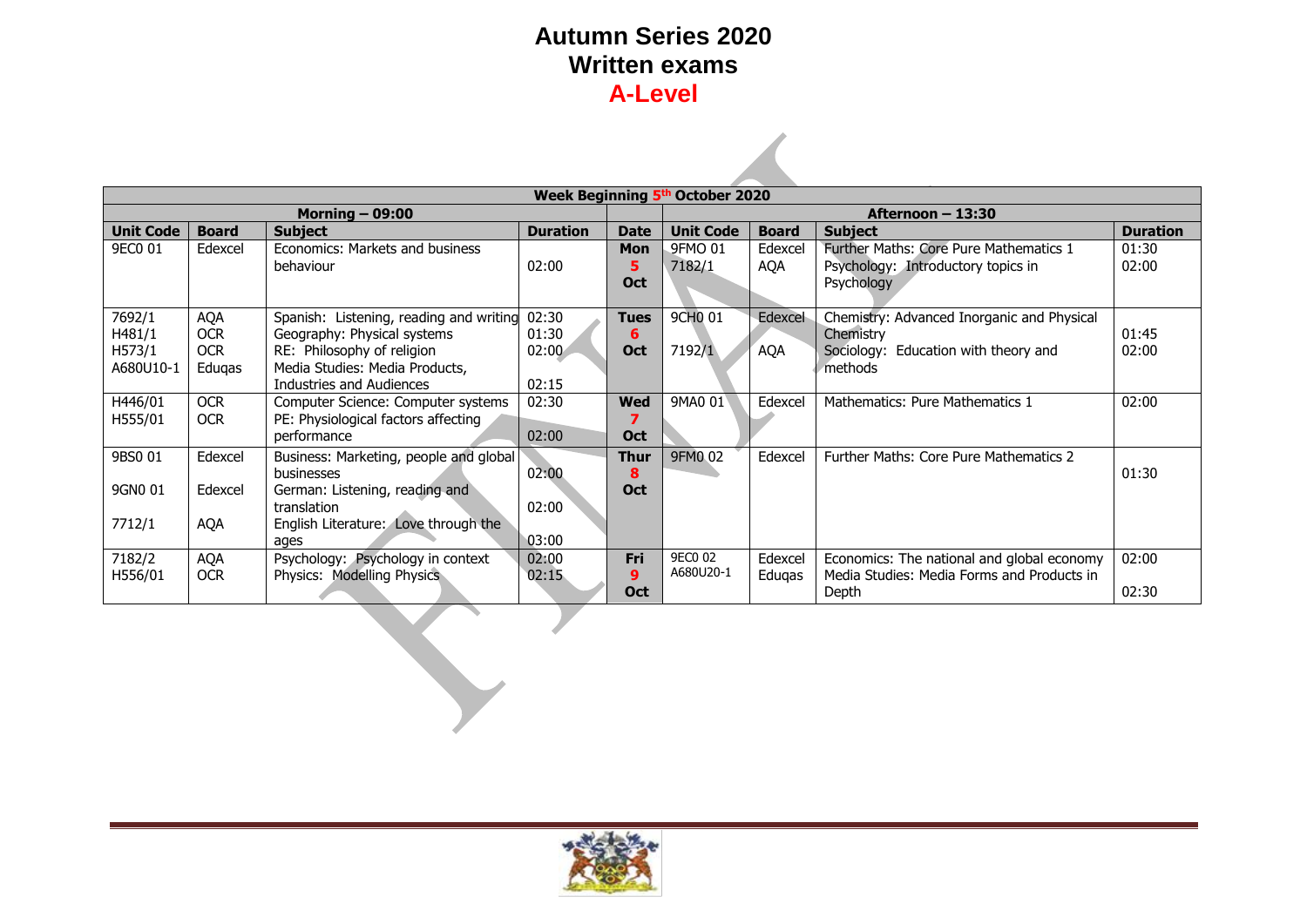$\mathcal{L}$ 

|                     | Week Beginning 12th October 2020       |                                                 |                 |             |             |              |                                                  |                 |  |
|---------------------|----------------------------------------|-------------------------------------------------|-----------------|-------------|-------------|--------------|--------------------------------------------------|-----------------|--|
|                     | Morning $-$ 09:00<br>Afternoon - 13:30 |                                                 |                 |             |             |              |                                                  |                 |  |
| <b>Unit Code</b>    | <b>Board</b>                           | <b>Subject</b>                                  | <b>Duration</b> | <b>Date</b> | <b>Unit</b> | <b>Board</b> | <b>Subject</b>                                   | <b>Duration</b> |  |
|                     |                                        |                                                 |                 |             | Code        |              |                                                  |                 |  |
| H420/01             | <b>OCR</b>                             | Biology: Biological processes                   | 02:15           | <b>Mon</b>  | 9GN0 02     | Edexcel      | German: Written response to works and            |                 |  |
| H573/2              | <b>OCR</b>                             | RE: Religion and ethics                         | 02:00           | 12          |             |              | translation                                      | 02:40           |  |
|                     |                                        |                                                 |                 | Oct         | Y113/01     | <b>OCR</b>   | History: British period study and enquiry:       |                 |  |
|                     |                                        |                                                 |                 |             |             |              | Britain 1930-1997                                | 01:30           |  |
|                     |                                        |                                                 |                 |             | H555/02     | <b>OCR</b>   | PE: Psychological factors affecting              |                 |  |
|                     |                                        |                                                 |                 |             |             |              | performance                                      | 01:00           |  |
| 9CH <sub>0</sub> 02 | Edexcel                                | Chemistry: Advanced Organic and                 |                 | <b>Tues</b> | H446/02     | <b>OCR</b>   | Computer Science: Algorithms and problem         |                 |  |
|                     |                                        | Physical Chemistry                              | 01:45           | 13          |             |              | solving                                          | 02:30           |  |
| 7192/2              | AQA                                    | Sociology: Topics in Sociology                  | 02:00           | Oct         | H481/2      | <b>OCR</b>   | Geography: Human interactions                    | 01:30           |  |
| 9BS0 02             | Edexcel                                | Business: Business activities, decisions        |                 | <b>Wed</b>  | 9MA0 02     | Edexcel      | Mathematics: Pure Mathematics 2                  | 02:00           |  |
|                     |                                        | and strategy                                    | 02:00           | 14          |             |              |                                                  |                 |  |
| 7712/2B             | <b>AQA</b>                             | English Literature: Literature from             |                 | <b>Oct</b>  |             |              |                                                  |                 |  |
|                     |                                        | 1945 to the present day                         | 02:30           |             |             |              |                                                  |                 |  |
| 7692/2              | <b>AQA</b>                             | Spanish: Writing                                | 02:00           |             |             |              |                                                  |                 |  |
|                     |                                        |                                                 |                 | <b>Thur</b> | 9EC0 03     | Edexcel      | Economics: Microeconomics and                    | 02:00           |  |
| 7182/3              | <b>AQA</b>                             | Psychology: Issues and options in<br>Psychology | 02:00           | 15          |             |              | macroeconomics                                   |                 |  |
| H556/02             | <b>OCR</b>                             | Physics: Exploring physics                      | 02:15           | <b>Oct</b>  | 9FM0 3B     | Edexcel      | <b>Further Maths - Further Statistics 1</b>      | 01:30           |  |
|                     |                                        |                                                 |                 |             | 9FM0 3C     | Edexcel      | Further Maths Option 1 - Further Mechanics 1     | 01:30           |  |
|                     |                                        |                                                 |                 |             | H555/03     | <b>OCR</b>   | PE: Socio-cultural issues in physical activity & |                 |  |
|                     |                                        |                                                 |                 |             |             |              | sport                                            | 01:00           |  |
| 7652/1              | <b>AQA</b>                             | French: Listening, reading and writing          | 02:30           | Fri         | Y213/01     | <b>OCR</b>   | History: Non-British period study: The French    |                 |  |
| H420/02             | <b>OCR</b>                             | Biology: Biological diversity                   | 02:15           | 16          |             |              | Revolution and the rule of Napoleon 1774-        |                 |  |
|                     |                                        |                                                 |                 | <b>Oct</b>  |             |              | 1815                                             | 01:00           |  |

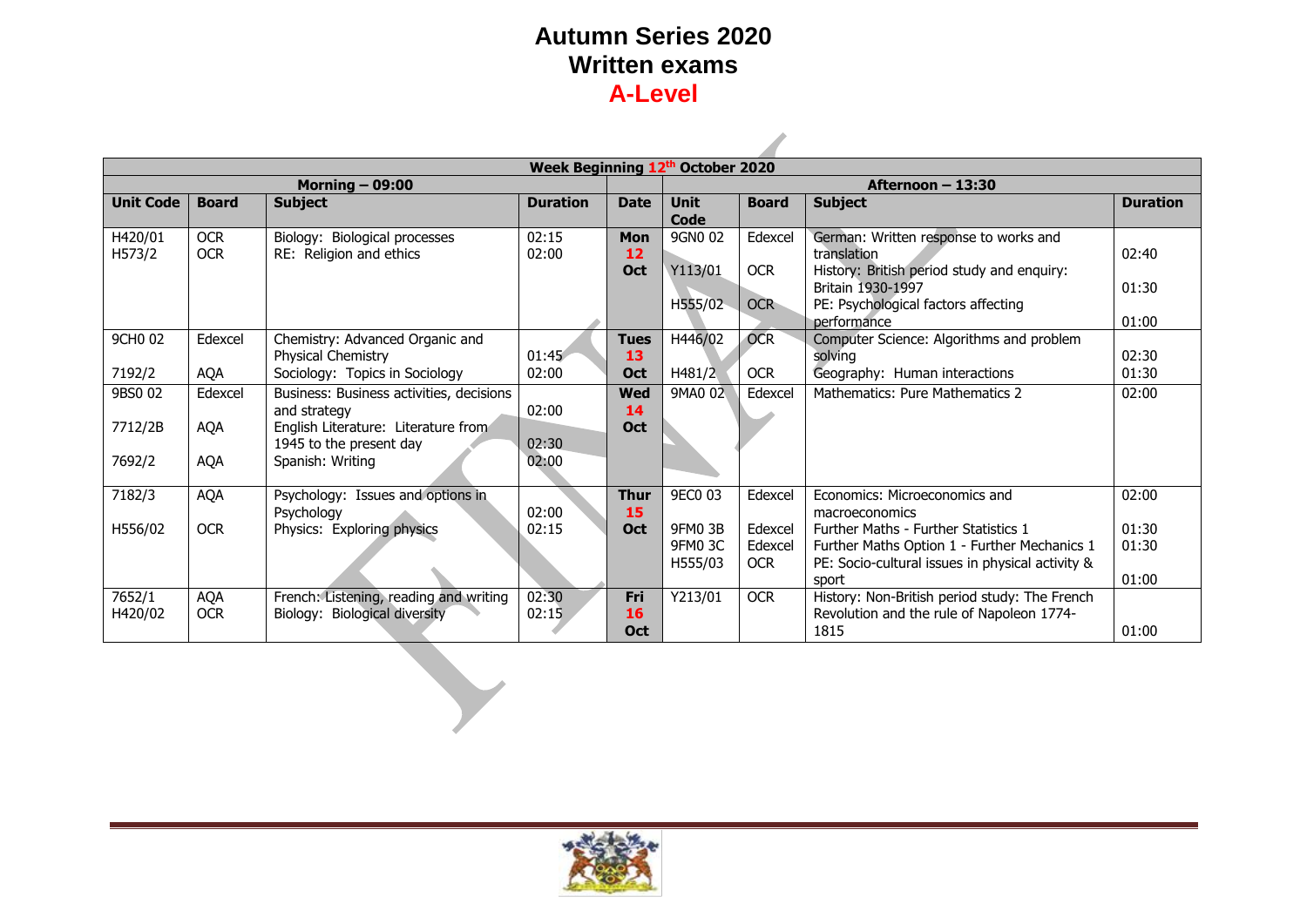| Week Beginning 19th October 2020 |                                                   |                                        |             |             |              |                   |                                     |       |  |  |  |
|----------------------------------|---------------------------------------------------|----------------------------------------|-------------|-------------|--------------|-------------------|-------------------------------------|-------|--|--|--|
| Morning $-$ 09:00                |                                                   |                                        |             |             |              | Afternoon – 13:30 |                                     |       |  |  |  |
| <b>Unit Code</b>                 | <b>Duration</b><br><b>Board</b><br><b>Subject</b> |                                        | <b>Date</b> | <b>Unit</b> | <b>Board</b> | <b>Subject</b>    | <b>Duration</b>                     |       |  |  |  |
|                                  |                                                   |                                        |             |             | Code         |                   |                                     |       |  |  |  |
| 9BS0 03                          | Edexcel                                           | Business: Investigating business in a  |             | <b>Mon</b>  | 9MA0 03      | Edexcel           | Mathematics: Statistics & Mechanics | 02:00 |  |  |  |
|                                  |                                                   | competitive environment                | 02:00       | 19          |              |                   |                                     |       |  |  |  |
| 9CH <sub>0</sub> 03              | Edexcel                                           | Chemistry: General and Practical       |             | Oct         |              |                   |                                     |       |  |  |  |
|                                  |                                                   | Principles in Chemistry                | 02:30       |             |              |                   |                                     |       |  |  |  |
| H481/3                           | <b>OCR</b>                                        | Geography: Geographical debates        | 02:30       | <b>Tues</b> | H420/03      | <b>OCR</b>        | Unified biology<br>Biology:         | 01:30 |  |  |  |
| Y318/01                          | <b>OCR</b>                                        | History: Thematic study and historical |             | 20          |              |                   |                                     |       |  |  |  |
|                                  |                                                   | interpretations: Russia and its rulers |             | Oct         |              |                   |                                     |       |  |  |  |
|                                  |                                                   | 1855-1964                              | 02:30       |             |              |                   |                                     |       |  |  |  |
| H573/3                           | <b>OCR</b>                                        | RE: Developments in in Christian       |             |             |              |                   |                                     |       |  |  |  |
|                                  |                                                   | thought                                | 02:00       |             |              |                   |                                     |       |  |  |  |
| 7192/3                           | AQA                                               | Sociology: Crime and deviance with     |             | <b>Wed</b>  |              |                   |                                     |       |  |  |  |
|                                  |                                                   | theory and methods                     | 02:00       | 21          |              |                   |                                     |       |  |  |  |
| H556/03                          | <b>OCR</b>                                        | Physics: Unified physics               | 01:30       | <b>Oct</b>  |              |                   |                                     |       |  |  |  |
| 7652/2                           | AQA                                               | French: Writing                        | 02:00       | <b>Thur</b> |              |                   |                                     |       |  |  |  |
|                                  |                                                   |                                        |             | 22          |              |                   |                                     |       |  |  |  |
|                                  |                                                   |                                        |             | <b>Oct</b>  |              |                   |                                     |       |  |  |  |
|                                  |                                                   |                                        |             | Fri         |              |                   |                                     |       |  |  |  |
|                                  |                                                   |                                        |             | 23          |              |                   |                                     |       |  |  |  |
|                                  |                                                   |                                        |             | Oct         |              |                   |                                     |       |  |  |  |
|                                  |                                                   |                                        |             |             |              |                   |                                     |       |  |  |  |

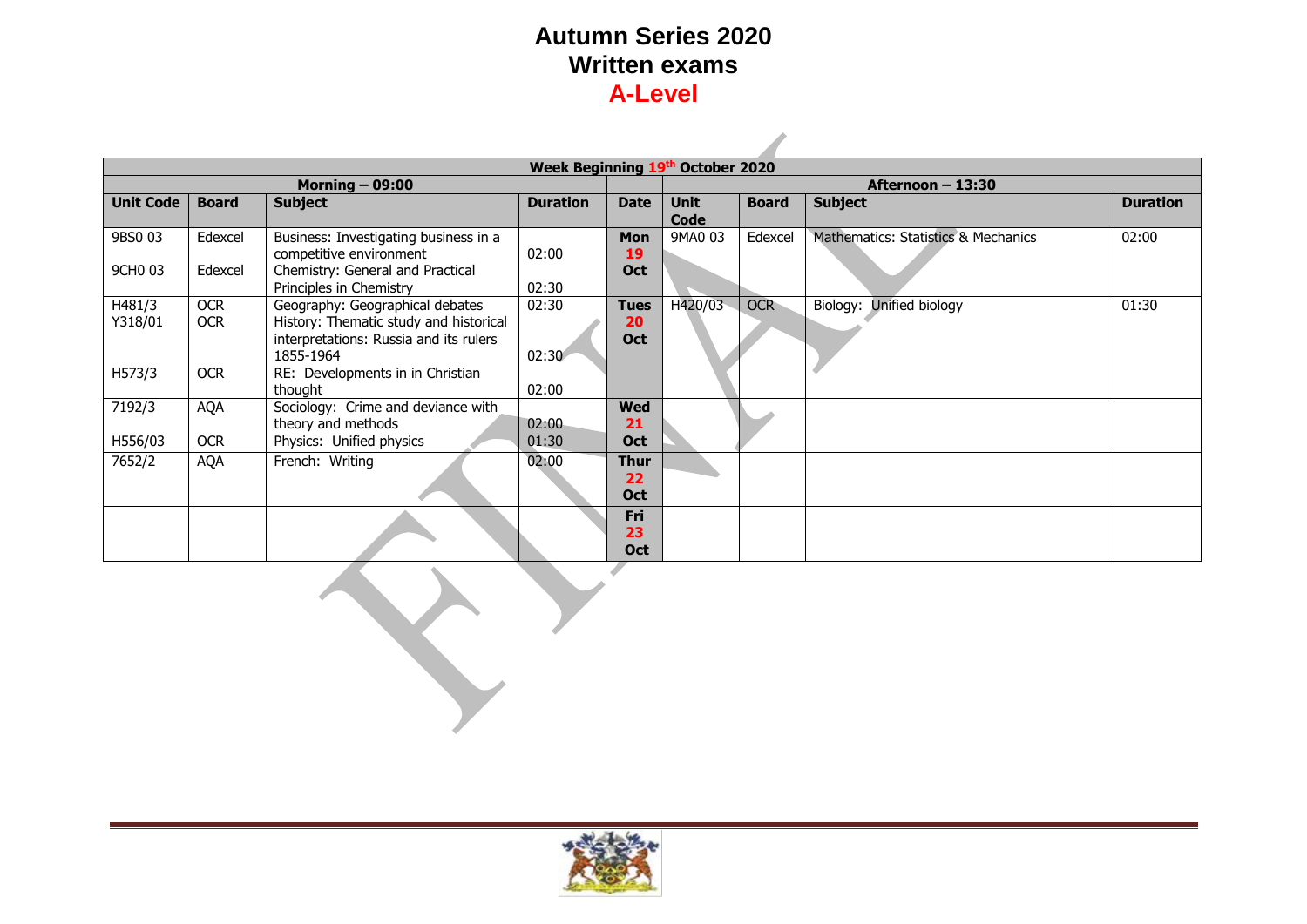| <b>Subject</b>          | <b>Component Title</b>                        | <b>Component Code</b> | <b>Exam Date</b> | <b>Exam</b>    | <b>Duration</b> |
|-------------------------|-----------------------------------------------|-----------------------|------------------|----------------|-----------------|
|                         |                                               |                       |                  | <b>Session</b> |                 |
|                         | <b>Biological processes</b>                   | H420/01               | 12 Oct 2020      | AM             | 2h 15m          |
| Biology                 | <b>Biological diversity</b>                   | H420/02               | 16 Oct 2020      | AM             | 2h 15m          |
|                         | Unified biology                               | H420/03               | 20 Oct 2020      | <b>PM</b>      | 1h 30m          |
|                         | Marketing, people and global businesses       | 9BS0 01               | 8 Oct 2020       | <b>AM</b>      | 2h 00m          |
| <b>Business</b>         | Business activities, decisions and strategy   | 9BS0 02               | 14 Oct 2020      | <b>AM</b>      | 2h 00m          |
|                         | Investigating business in a competitive       | 9BS0 03               | 19 Oct 2020      | <b>AM</b>      | 2h 00m          |
|                         | environment                                   |                       |                  |                |                 |
|                         | Advanced Inorganic and Physical Chemistry     | 9CH0 01               | 6 Oct 2020       | PM             | 1h 45m          |
| Chemistry               | Advanced Organic and Physical Chemistry       | 9CH <sub>0</sub> 02   | 13 Oct 2020      | AM             | 1h 45m          |
|                         | General and Practical Principles in Chemistry | <b>9CHO 03</b>        | 19 Oct 2020      | AM             | 2h 30m          |
|                         | Computer systems                              | H446/01               | 7 Oct 2020       | AM             | 2h 30m          |
| <b>Computer Science</b> | Algorithms and programming                    | H446/02               | 13 Oct 2020      | <b>PM</b>      | 2h 30m          |
|                         | Markets and business behaviour                | 9EC0 01               | 5 Oct 2020       | AM             | 2h 00m          |
| Economics A             | The national and global economy               | <b>9EC0 02</b>        | 9 Oct 2020       | <b>PM</b>      | 2h 00m          |
|                         | Microeconomics and macroeconomics             | <b>9EC0 03</b>        | 15 Oct 2020      | PM             | 2h 00m          |
|                         | Love through the ages                         | 7712/1                | 8 Oct 2020       | AM             | 3h 00m          |
| English Literature A    | Texts in shared contexts: Modern times:       | 7712/2B               | 14 Oct 2020      | AM             | 2h 30m          |
|                         | Literature from 1945 to present day           |                       |                  |                |                 |
| French                  | Listening, reading and writing                | 7652/1                | 16 Oct 2020      | AM             | 2h 30m          |
|                         | Writing                                       | 7652/2                | 22 Oct 2020      | AΜ             | 2 <sub>h</sub>  |

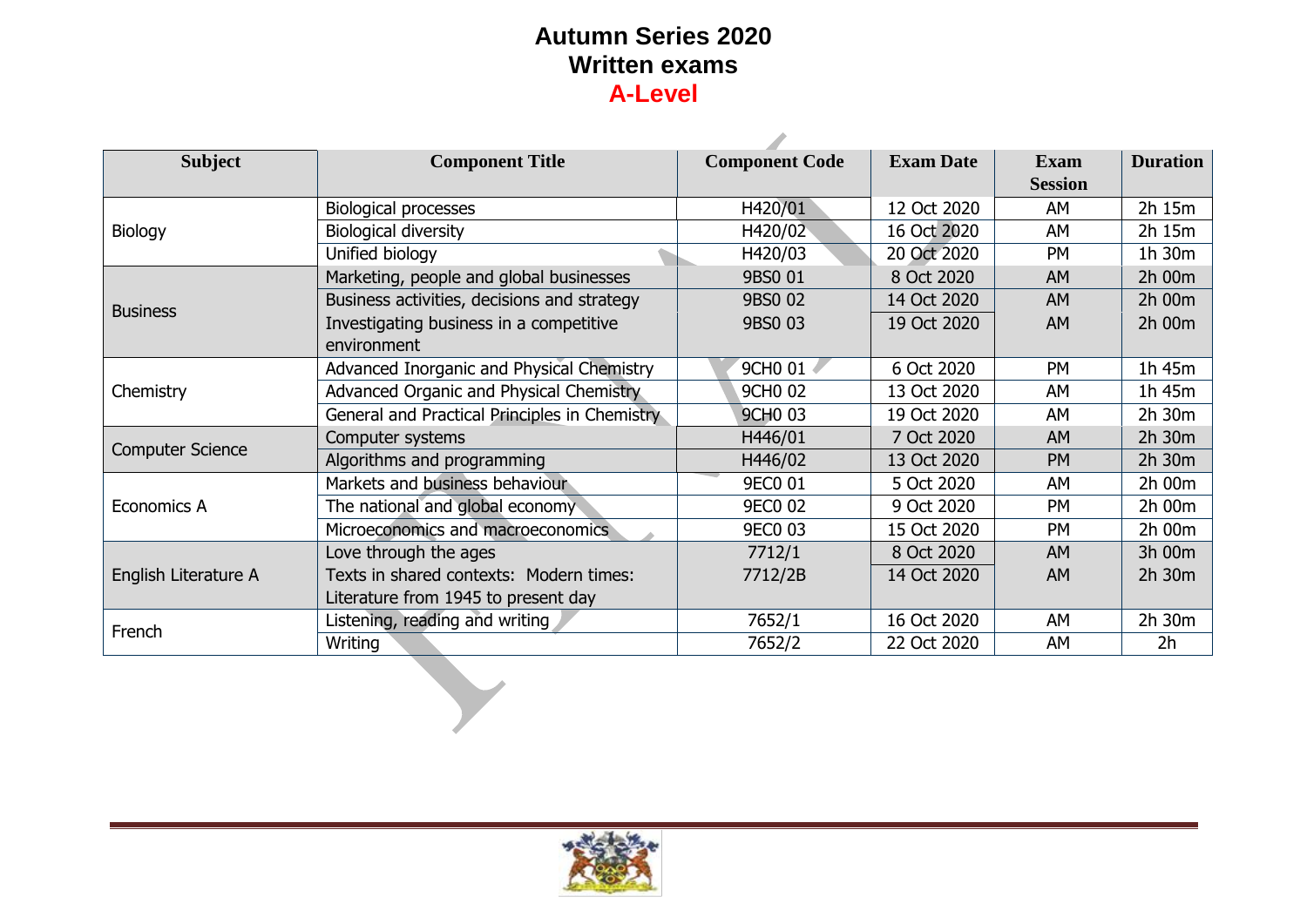| <b>Subject</b>       | <b>Component Title</b>                                                                    | <b>Component Code</b> | <b>Exam Date</b> | <b>Exam</b><br><b>Session</b> | <b>Duration</b> |
|----------------------|-------------------------------------------------------------------------------------------|-----------------------|------------------|-------------------------------|-----------------|
|                      | Core Pure Mathematics 1                                                                   | 9FM0 01               | 5 Oct 2020       | <b>PM</b>                     | 1h 30m          |
| <b>Further Maths</b> | <b>Core Pure Mathematics 2</b>                                                            | 9FM0 02               | 8 Oct 2020       | <b>PM</b>                     | 1h 30m          |
|                      | Further Mathematics - Further Statistics 1                                                | <b>9FM0 3B</b>        | 15 Oct 2020      | PM                            | 1h 30m          |
|                      | Further Mathematics - Further Mechanics 1                                                 | <b>9FM0 3C</b>        | 15 Oct 2020      | <b>PM</b>                     | 1h 30m          |
|                      | Physical systems                                                                          | H481/01               | 6 Oct 2020       | <b>AM</b>                     | 1h 30m          |
| Geography            | Human interactions                                                                        | H481/02               | 13 Oct 2020      | <b>PM</b>                     | 1h 30m          |
|                      | Geographical debates                                                                      | H481/03               | 20 Oct 2020      | <b>AM</b>                     | 2h 30m          |
| German               | Listening, reading and translation                                                        | 9GN0 01               | 8 Oct 2020       | AM                            | 2h 00m          |
|                      | Written response to works and translation                                                 | 9GN0 02               | 12 Oct 2020      | <b>PM</b>                     | 2h 40m          |
|                      | British period study and enquiry: Britain<br>1930-1997                                    | Y113/01               | 12 Oct 2020      | PM                            | 1h 30m          |
| <b>History</b>       | Non-British period study: The French<br>Revolution and the rule of Napoleon 1774-<br>1815 | Y213/01               | 16 Oct 2020      | <b>PM</b>                     | 1 <sub>h</sub>  |
|                      | Thematic study and historical interpretations:<br>Russia and its rulers 1855-1964         | Y318/01               | 7 Oct 2020       | AM                            | 2h 30m          |
|                      | <b>Pure Mathematics 1</b>                                                                 | 9MA0 01               | 7 Oct 2020       | <b>PM</b>                     | 2h 00m          |
| <b>Mathematics</b>   | <b>Pure Mathematics 2</b>                                                                 | 9MA0 02               | 14 Oct 2020      | <b>PM</b>                     | 2h 00m          |
|                      | <b>Statistics &amp; Mechanics</b>                                                         | 9MA0 03               | 19 Oct 2020      | PM                            | 2h 00m          |

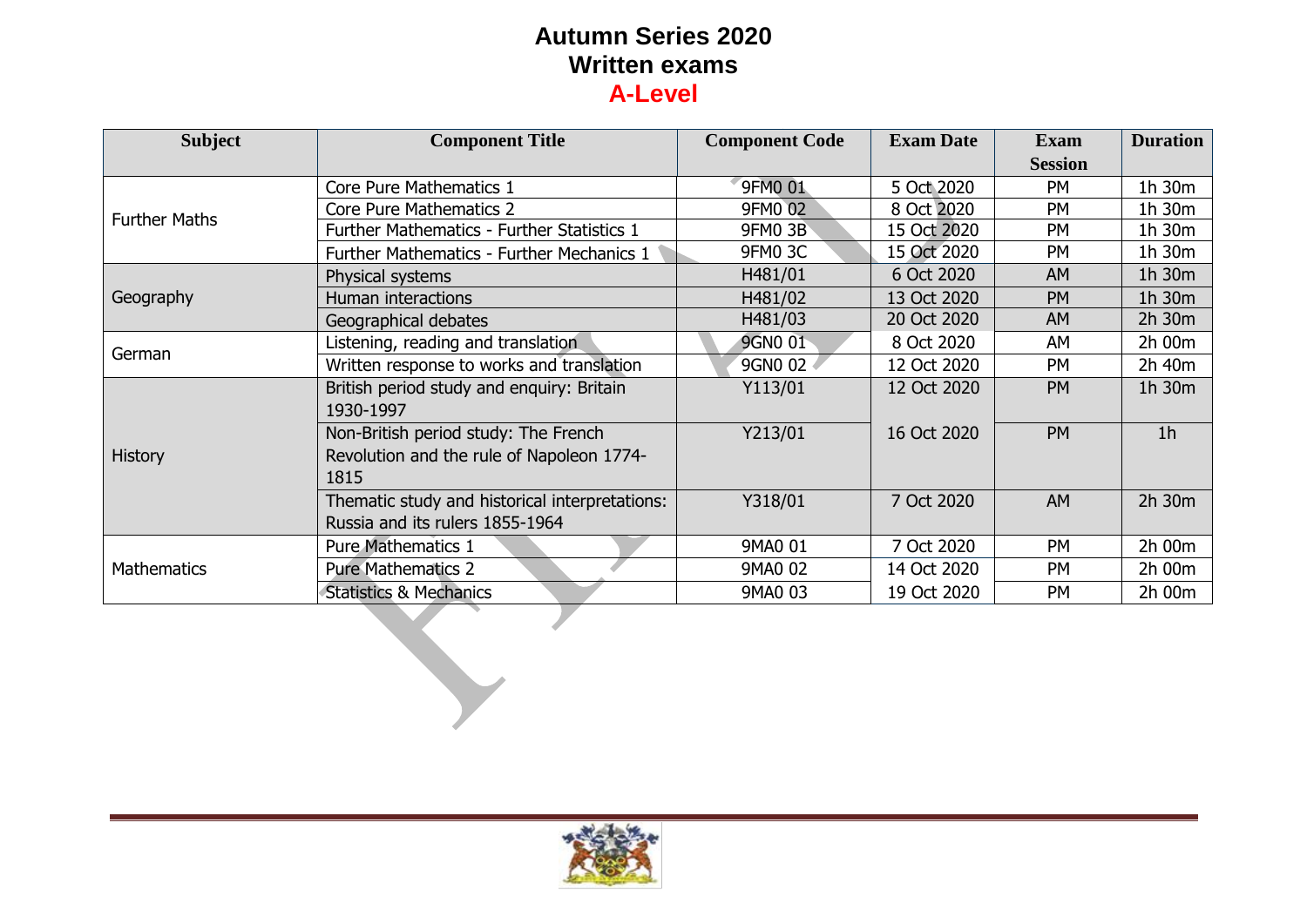A

| <b>Subject</b><br><b>Component Title</b> |                                              | <b>Component Code</b> | <b>Exam Date</b> | <b>Exam</b>    | <b>Duration</b> |
|------------------------------------------|----------------------------------------------|-----------------------|------------------|----------------|-----------------|
|                                          |                                              |                       |                  | <b>Session</b> |                 |
| <b>Media Studies</b>                     | Media Products, Industries and Audiences     | A680U10-1             | 6 Oct 2020       | AM             | 2h 15m          |
|                                          | Media Forms and Products in Depth            | A680U20-1             | 9 Oct 2020       | <b>PM</b>      | $2h$ 30 $m$     |
|                                          | Physiological factors affecting performance  | H555/01               | 7 Oct 2020       | <b>AM</b>      | 2 <sub>h</sub>  |
| P.E.                                     | Psychological factors affecting performance  | H555/02               | 12 Oct 2020      | <b>PM</b>      | 1 <sub>h</sub>  |
|                                          | Socio-cultural issues in physical activity & | H555/03               | 15 Oct 2020      | <b>PM</b>      | 1 <sub>h</sub>  |
|                                          | sport                                        |                       |                  |                |                 |
|                                          | Modelling physics                            | H556/01               | 9 Oct 2020       | AM             | 2h 15m          |
| <b>Physics</b>                           | Exploring physics                            | H556/02               | 15 Oct 2020      | AM             | 2h 15m          |
|                                          | Unified physics                              | H556/03               | 21 Oct 2020      | AM             | $1h$ 30 $m$     |
|                                          | Introductory topics                          | 7182/1                | 5 Oct 2020       | <b>AM</b>      | 2 <sub>h</sub>  |
| Psychology                               | Psychology in context                        | 7182/2                | 9 Oct 2020       | AM             | 2 <sub>h</sub>  |
|                                          | Issues and options in Psychology             | 7182/3                | 15 Oct 2020      | AM             | 2h              |
|                                          | Philosophy of religion                       | H573/01               | 6 Oct 2020       | AM             | 2 <sub>h</sub>  |
| Religious Studies                        | Religion and ethics                          | H573/02               | 12 Oct 2020      | AM             | 2 <sub>h</sub>  |
|                                          | Developments in religious thought:           | H573/03               | 20 Oct 2020      | AM             | 2 <sub>h</sub>  |
|                                          | Christianity                                 |                       |                  |                |                 |
|                                          |                                              |                       |                  |                |                 |